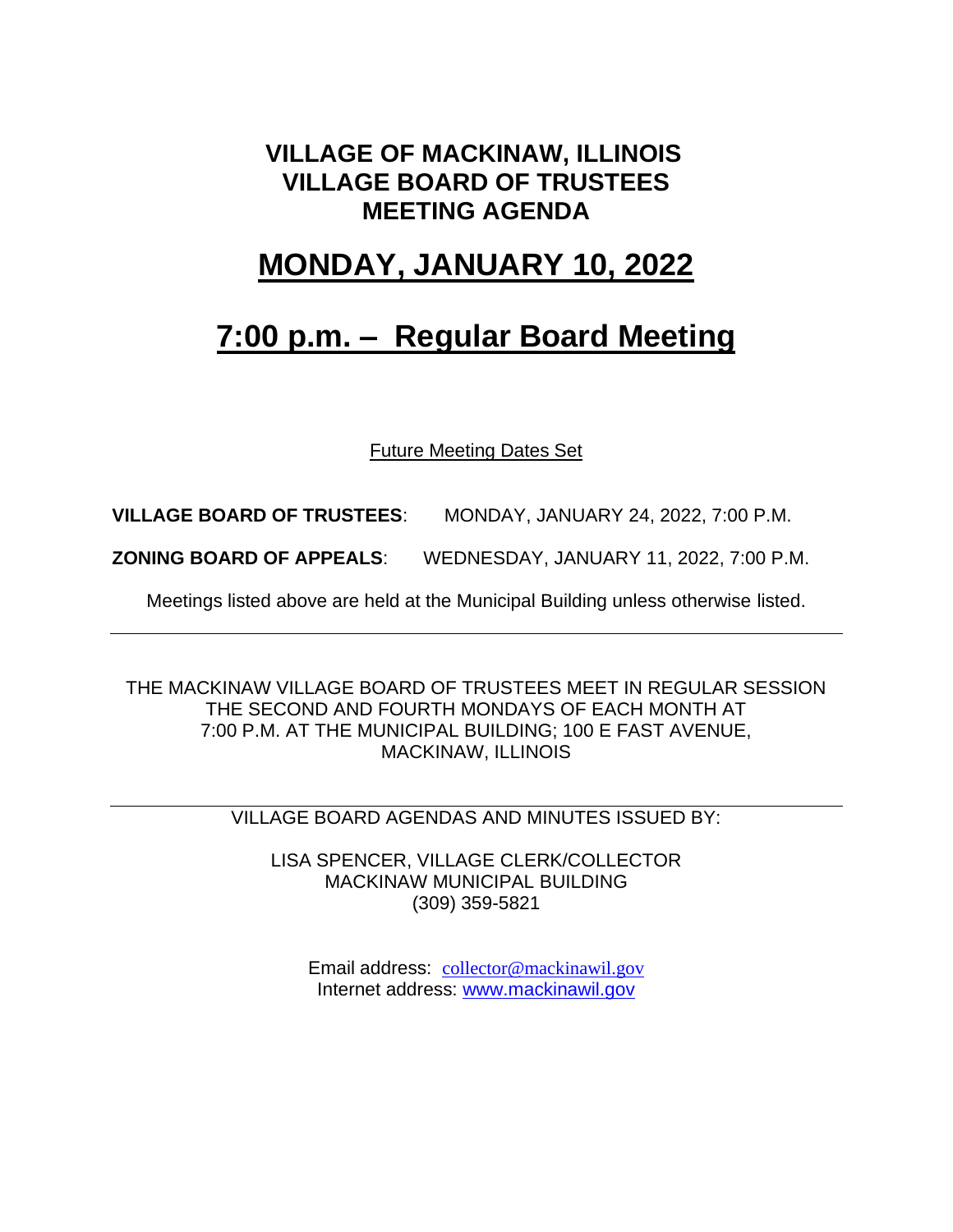**VILLAGE OF MACKINAW, ILLINOIS VILLAGE BOARD OF TRUSTEES MEETING AGENDA (Meeting will be held at Village Hall) 100 E Fast Ave Mackinaw IL 61755**

# **MONDAY – JANUARY 10, 2022 7:00 P.M.**

- **I. CALL TO ORDER BY MAYOR JOSH SCHMIDGALL**
	- **I. PLEDGE OF ALLEGIANCE**
	- **II. ROLL CALL**
	- **III. CONSENT AGENDA ITEMS** 
		- **1. Approval of December 13, 2021 regular meeting minutes**
		- **2. Approval of Public Works department reports**
		- **3. Approval of Police department report**
		- **4. Approval of EMA department report**
		- **5. Approval of recurring disbursements**
		- **6. Approval of finance packet**
	- **IV. PUBLIC COMMENT**
	- **V. DEPARTMENT REPORTS** 
		- **1. Police department report**
			- **1.Hiring and swearing in of full-time police officer**
		- **2. Public Works Manager's report**
		- **3. Treasurer's report** 
			- **1. Non-Recurring Bills**
			- **2. Water/Sewer rates for 2022 –** determine whether to raise rates the annual 3% as per Village Code or to freeze rates